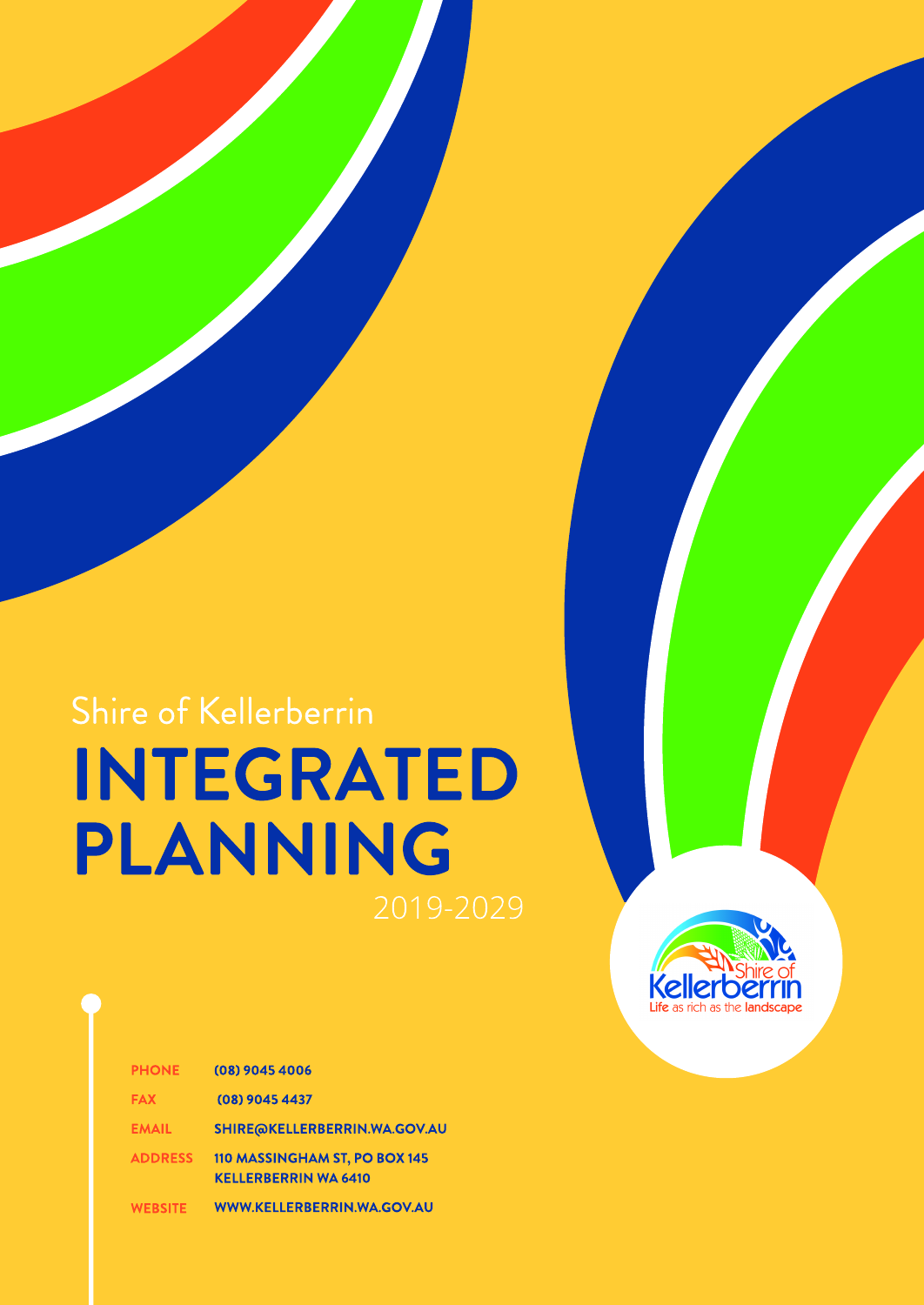# WELCOME

### **SHIRE PRESIDENT**

This revised Strategic Community plan is the product of considerable consultation with the Kellerberrin community, representing a minor though vital review of the journey we're on so as to ensure needs continue to be met and voices heard.

We've learned that our community remains proud of our lifestyle and environs, and places importance on encouraging tourists to visit local attractions and promoting local business. Other feedback indicated satisfaction with storm water management and animal welfare and control, and particular concern for sealed and unsealed roads.

I am grateful to anyone who has contributed or had input to this review of this fundamental document. Council will continue to strive to engage with the community to obtain feedback on the Strategic Community Plan, and identify areas where outcomes can be improved.

I commit to you that Council will listen and work with you, as members of our community to address community needs and expectations. Together we will progress the community's vision to provide a bright future for the benefit of the community.

Cr Rodney Forsyth Shire President

### SHIRECEO

This Strategic Community Plan is our long term strategy aimed at enhancing the community in which we live in. The Plan details our aspirations, where we want to go, what we want to become and how we plan to get there.

Council has been mindful of including and engaging the thoughts, views and ideas that each of our community representatives have when developing this Plan; this is a community plan that is owned by the Shire - not just by the Council.

Through surveys and community engagement, Council have come to understand that there is a focus and drive to:

- Find ways to boost and promote our local economy and employment opportunities;
- Identify how to maintain/renew our community infrastructure at a sustainable level.
- Improve opportunities for our community members, particularly for our youth and the elderly

Together we have identified strategies and actions to achieve these aspirations and have incorporated these views into this plan.

Undoubtedly, there will be challenges along the way but our aim is to have in place, a strategy and plan that will allow us to be prepared to manage change effectively.

Our elected representatives and staff have embraced the vision set out in this plan. I am pleased to present this first major review of the Strategic Community Plan 2019 - 2024 and look forward to implementing the strategies. I hope we will achieve our goals and vision together as one community.

Raym ond Griffiths Shire CEO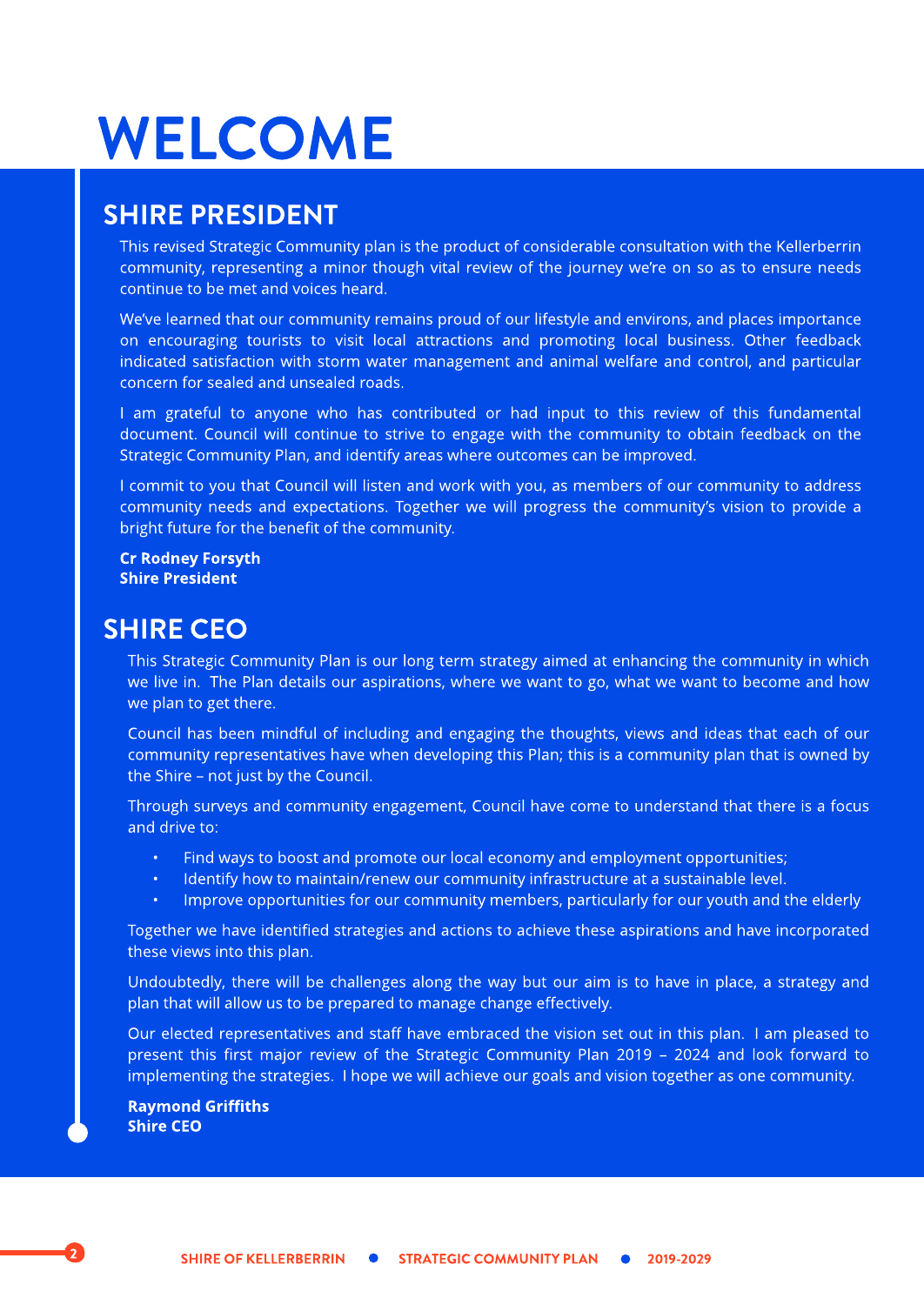# INTEGRATED PLANNING

Integrated planning and reporting presents a framework for linking community aspirations and priorities to the strategic and operational functions of Local Government.

Three major parties were involved in the development of the Shire's integrated plan:

- the Kellerberrin community;
- the Kellerberrin Shire Council; and
- the Shire of Kellerberrin administration.

Each party has a unique role and various responsibilities for effective and sustainable integrated planning and reporting.

Under the Local Government (Administration) Regulations 1996, state government legislated an integrated framework for corporate planning and reporting. This framework requires each Local Government in Western Australia to have two key plans for the future;

- 1. A Strategic Community Plan and
- 2. A Corporate Business Plan

These plans are supported by informing strategies being;

- 1. A Workforce Plan
- 2. An Asset Management Plan and
- 3. A Long Term Financial Plan.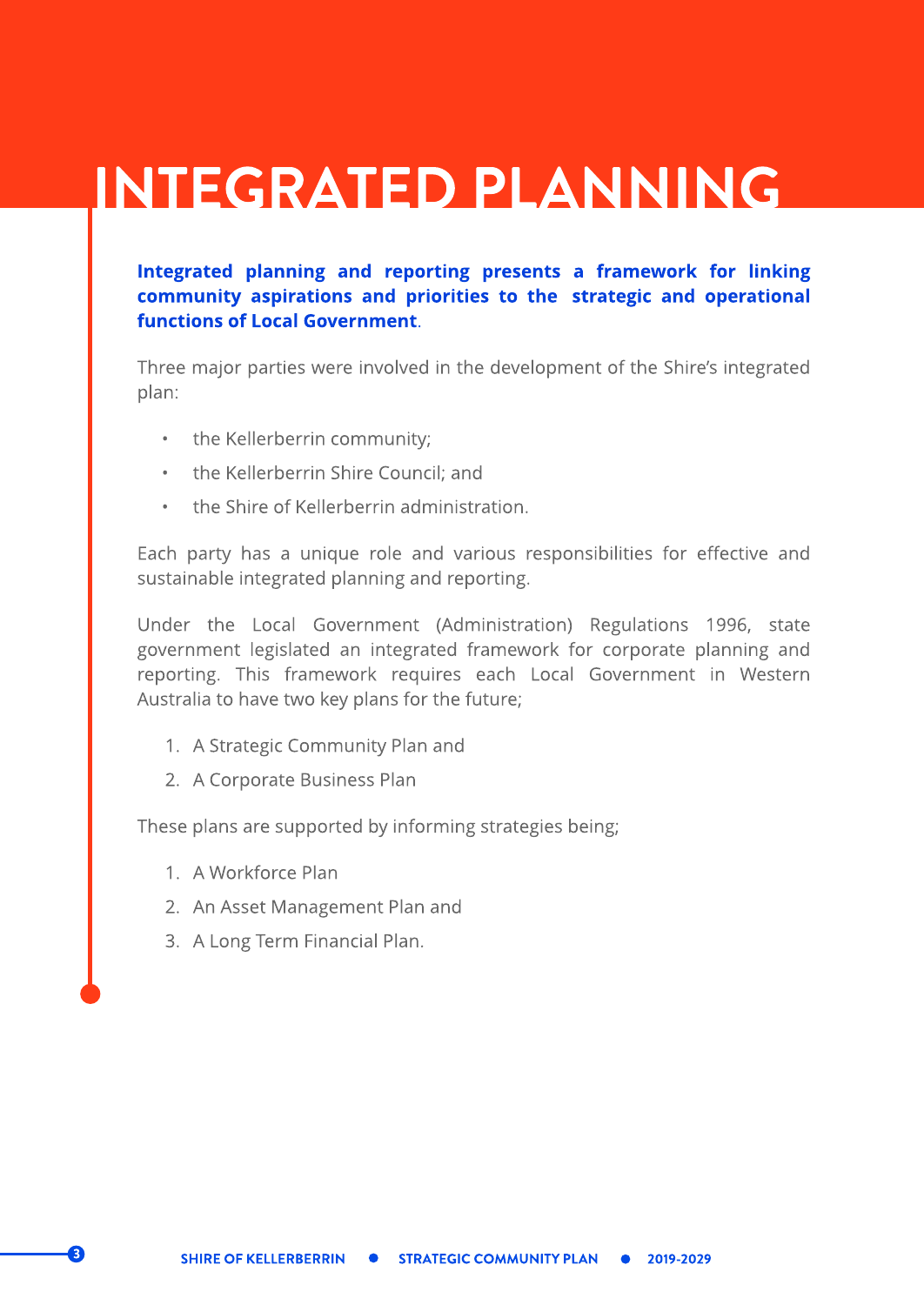# PLANS FOR THE FUTURE

The Department of Local Government guidelines and legislation require plans to be updated on a cyclic basis. A major review of the Strategic Community Plan and Corporate Business Plan will occur every four years, and a desktop review every two years. Additionally progress and any changes in the Strategic Community Plan and Corporate Business Plan will occur each year in the Annual Report.



## ANNUAL BUDGET

### STRATEGIC COMMUNITY PLAN

Our Community Strategic Plan sets out what the Shire is seeking to achieve

### **CORPORATE BUSINESS PLAN**

Our Corporate Business Plan describes how it will achieve the Strategic Community Plan.

#### ANNUAL BUDGET

Our Annual Budget allocates the funds and resources required to deliver the aspirations outlined in the Community Strategic Plan and the commitments outlined in the Corporate Business Plan and informing strategies.

### **INFORMING STRATEGIES**

### LONGTERM FINANCIAL PLAN

Council uses a financial modelling spreadsheet to examine the impact of its decisions over the long term in determining what capital works it can afford, debt and services. The modelling provides a high level budget framework to guide Council when preparing the budget detail and ensure we understand the impact of decisions made today on our future. Council's current Long Term Financial Plan has been prepared using a number of assumptions which reflect an assessment of the economic climate and predictions on variables that will impact on Council operations. The process is iterative and assumptions are reviewed every 12 months using updated information and predictions on performance.

#### **ASSET MANAGEMENT PLAN**

Council has developed a strategic approach to asset management and developed an Asset Management Plan based on the total lifecycle of assets. These plans identify the activities and funding to ensure sustainability of the assets over the longer term. The Asset Management Plan identifies assets that are critical to Council?s operations and outlines Council?s management strategies.

#### WORKFORCE PLAN

Our Workforce Plan focuses on the workforce needs for the Council to continue to deliver current services. Any changes in the services or new projects delivered by Council will need to be accompanied by a Project Plan and a review of the Workforce Plan.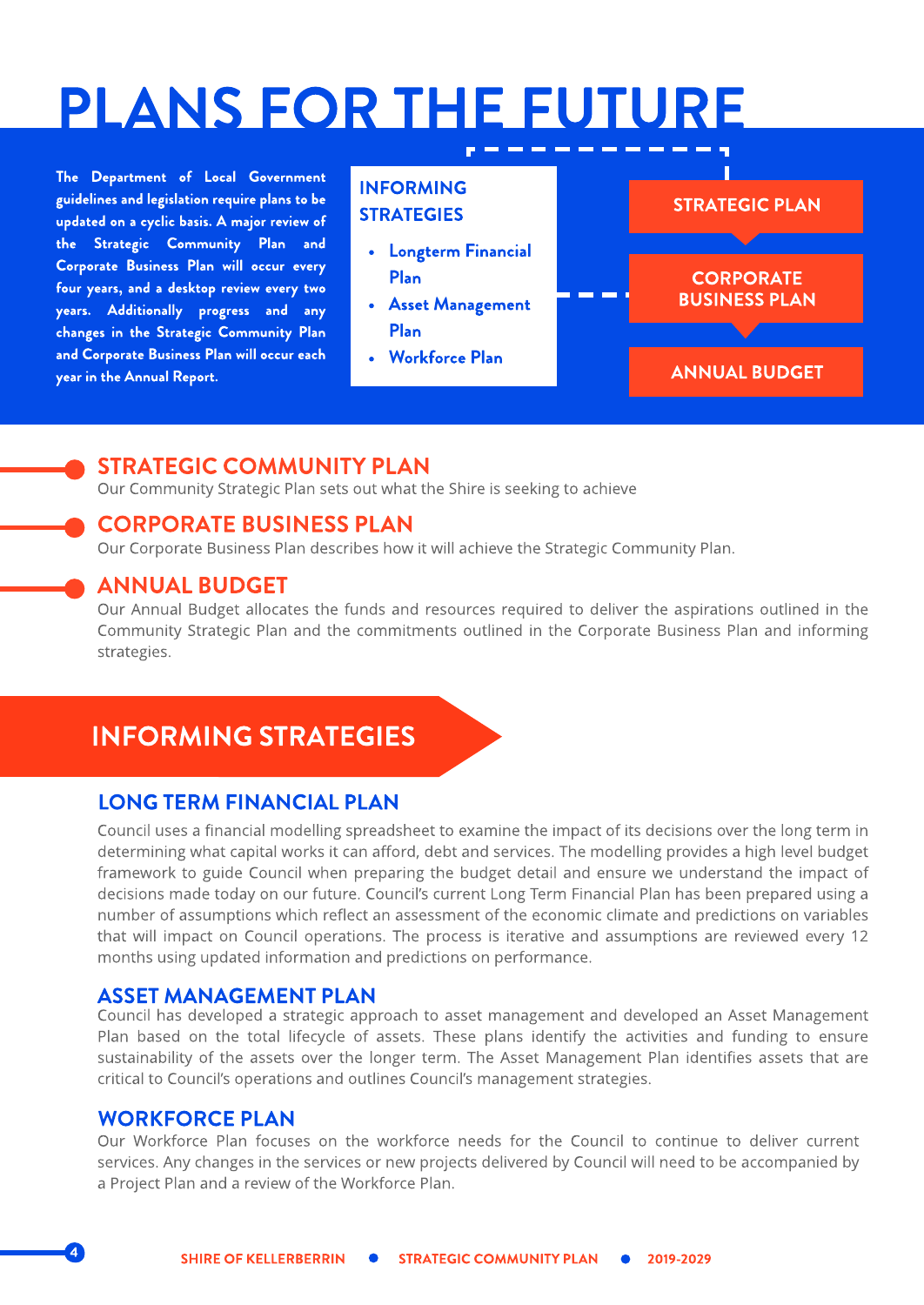## **SHIRE OF** KELLERBERRIN PROFILE

The history of the Shire is a story similar to most towns in the region, with grazing leases being established in the decades following exploration. In Kellerberrin's case, Ensign Robert Dale led an exploration party to the area in 1830. In the early 1860's, when Charles Hunt was commissioned by the government to sink wells in the region, he named Killaberrin Hill (although some argue that it was Killaburnin, Killabin or Killaburing, while others argue that Hunt already used the term Kellerberrin in 1864). The source of Kellerberrin's name is contentious, with two possible sources, both of Aboriginal origin. One theory is that Kellerberrin is the name for the fierce ants that are found in the area (for which the Aboriginal word for was "Keela)", another theory suggests that the name means 'camping place near where rainbow birds are found' from the Aboriginal words: 'kalla' meaning 'camping place', 'berrin berrin' meaning 'rainbow bird.'

The four earliest settlers of the area were the families Massingham, Leake, Sewell and Ripper, and by 1877 all had established properties (sheep stations) in the region. The town site was first surveyed in 1895, and by 1898 there was a demand for small blocks of land in the area, and the government surveyed a number of 20 acre lots. The town was gazetted in 1901, the first year of Australia?s federation, making the town of Kellerberrin as old as Australia itself. The Shire followed shortly afterwards, with the Kellerberrin Road District being created in 1908 (including parts of what is now Tammin, Wyalkatchem and Trayning). The Shire of Kellerberrin as it exists now was established on 1 July 1961, following the enactment of the Local Government Act 1960.

- Localities include: Baandee, Lake Baandee, Daadening Creek, North Baandee, Doodlakine, Priors, Durokoppin Reserve, Sharks Mouth Rock, Kellerberrin Hill, Woolundra and KodjKodjin
- WAEC Electorate Roll (Oct 2018) 795 people registered in Kellerberrin local government area (2015/16 financial year was approximately 780)
- Population 1,224 (ABS Census 2016), 1,183 (ABS Census 2006)
- Median age: 48yrs (ABS, Census 2016)
- Indigenous proportion of the population -84 (6.9%) in Census 2016, decreased from 2006 to 119 (10.1%)
- Median weekly income has increased from \$643 in 2006 to \$1,090 in 2016 (ABS, Census 2016)
- A large majority of the population are engaged by the agriculture, forestry and fishing industry, and with slightly less people employed in education and training, health care and social assistance, manufacturing and retail trade

5

### STATISTICAL PROFILE **STATISTICAL PROFILE**

- Low internet connections by households (Regional Insight 2016 RAI)
- 98% of the Shire has mobile coverage (varying degrees of quality)
- Below State average unemployment
- High degree of welfare dependence
- Low access to tertiary education
- Ageing population
- Very high degree of secondary literacy and numeracy levels
- High number of owners and managers compared to employees
- High business turnover (predominantly in agricultural industry)
- Low economic diversification, low number of major corporations, low economic development support
- Access to allied health is higher than most rural towns in Australia
- Increasing role and importance of community leadership in the Shire
- High levels of volunteerism in the Shire but a high risk of volunteer fatigue and the number of volunteers that can contribute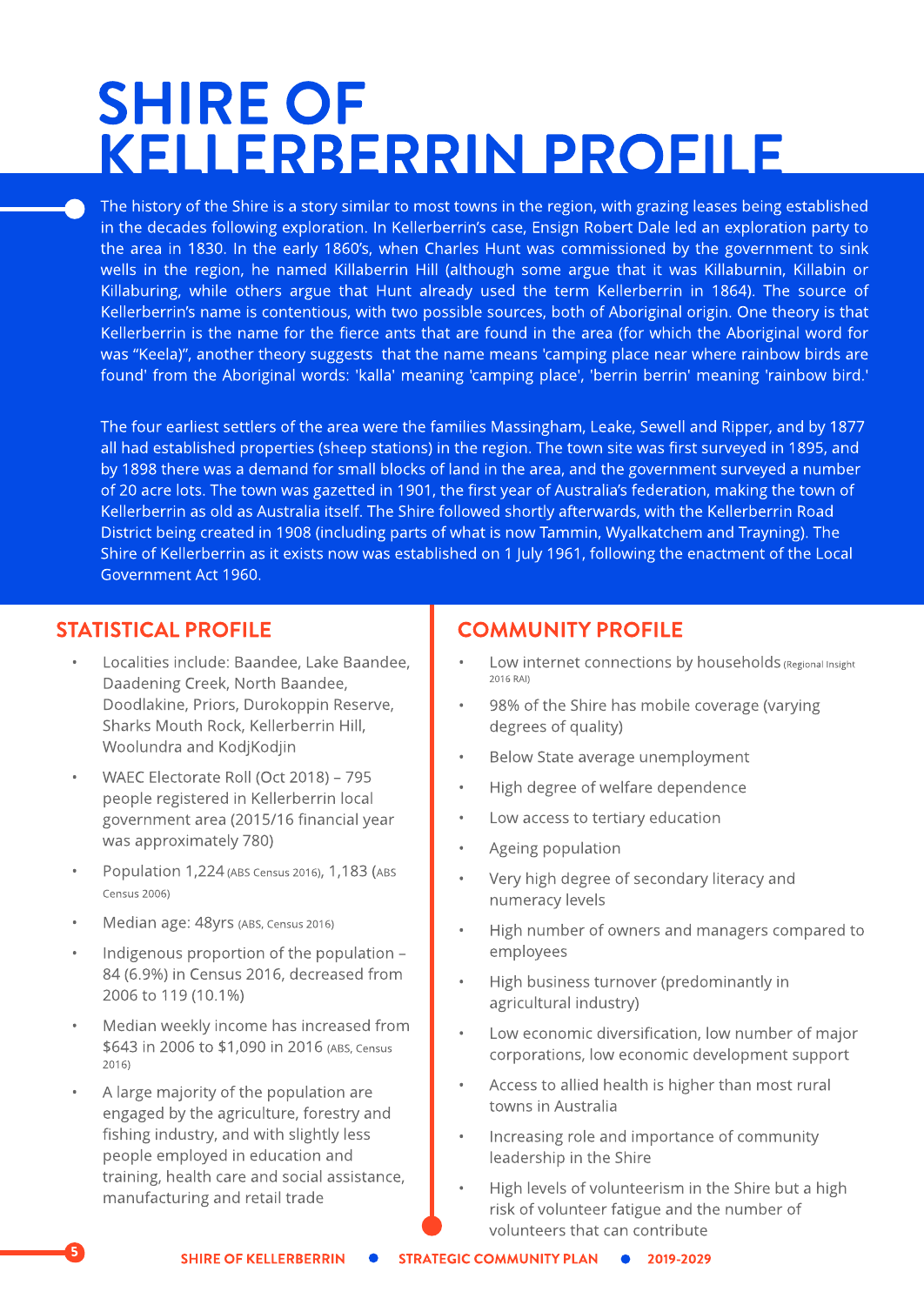# COUNCILLORS

- Cr Rodney Forsyth President Cr Scott O'Neill **Deputy President** Cr Matt Steber Cr Wendy McNeil Cr David Leake
- Cr Dennis Reid

## **COUNCIL'S ROLE**

Not all services are provided by local government; there are many community services and facilities that are provided by state and federal agencies. Such services include provision of;

- Education facilities, medical and public health facilities
- Construction and maintenance of state roads and highways, including ancillary infrastructure, such as street lighting;
- Construction and maintenance of education facilities and ancillary assets and infrastructure, including provision of staff;
- Construction and maintenance of hospitals and ancillary assets and infrastructure, including provision of doctors, nurses and other health care professionals;
- Construction and maintenance of emergency services, such as police stations etc;
- Maintenance of state forests and natural bushland; and
- Construction, maintenance and operation of telecommunications and related infrastructure.

These services are outside of Council's control and whilst the community and Council have a vested interest in these areas, there are limits and extents to what the Council, as a local government, can control and influence.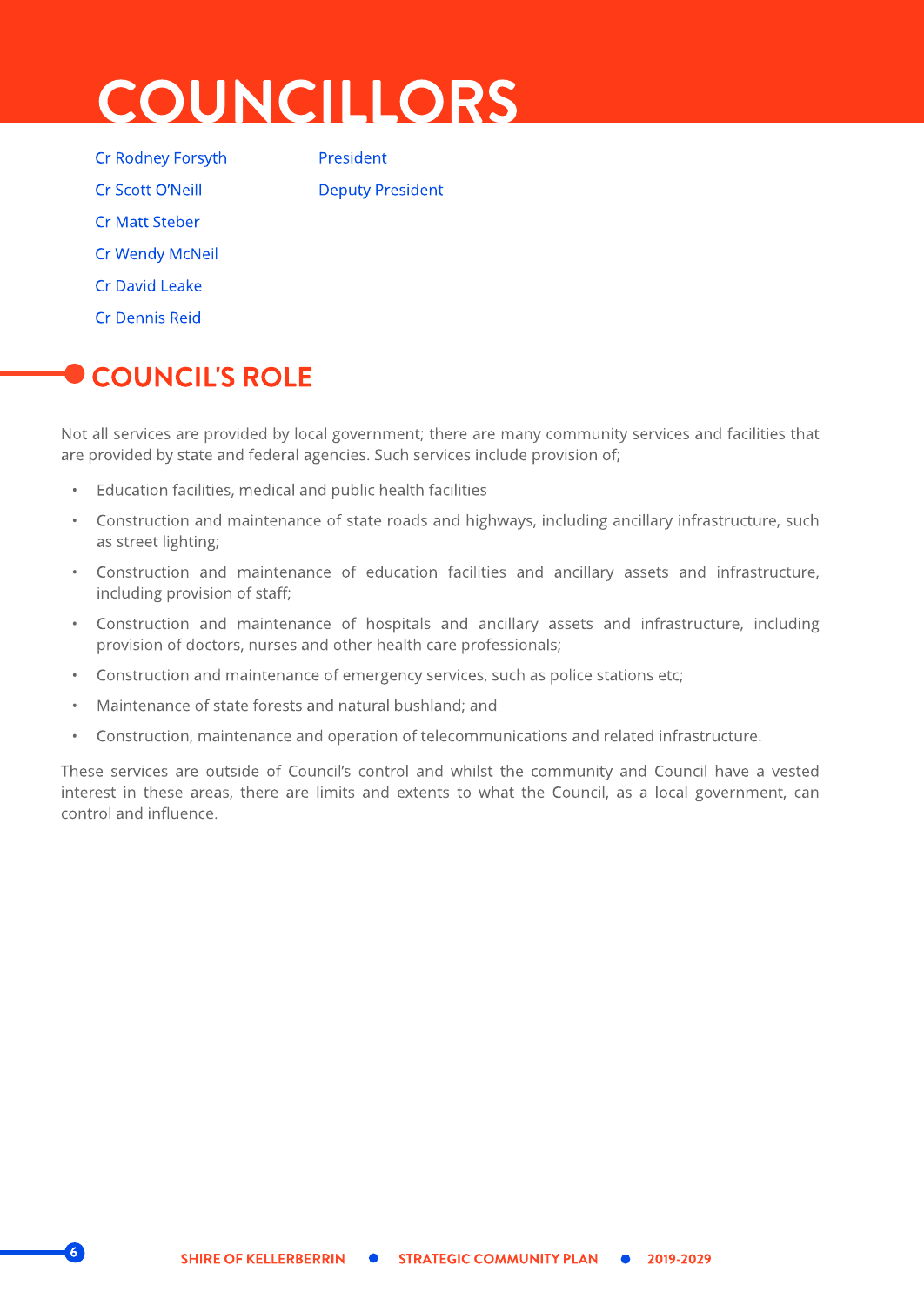### **COUNCIL'S VISION**

To welcome diversity, culture and industry; promote a safe and prosperous community with a rich, vibrant and sustainable lifestyle for all to enjoy.

### **CORE DRIVERS**

Core drivers identify what Council will be concentrating on as it works towards achieving Council's vision. The core drivers developed by Council are:

- 1. Relationships that bring us tangible benefits (to the Shire and our community)
- 2. Our lifestyle and strong sense of community
- 3. We are prepared for opportunities and we are innovative to ensure our relevancy and destiny

### FORWARD STRATEGIC PROJECTS **(2018/19-2025/26)**

- Roads Program
- Swimming Pool improvements
- **Housing**
- Plant and equipment
- Town Hall improvements
- Caravan Park improvements
- Recreation Centre Stage Indoor Facility
- Depot improvements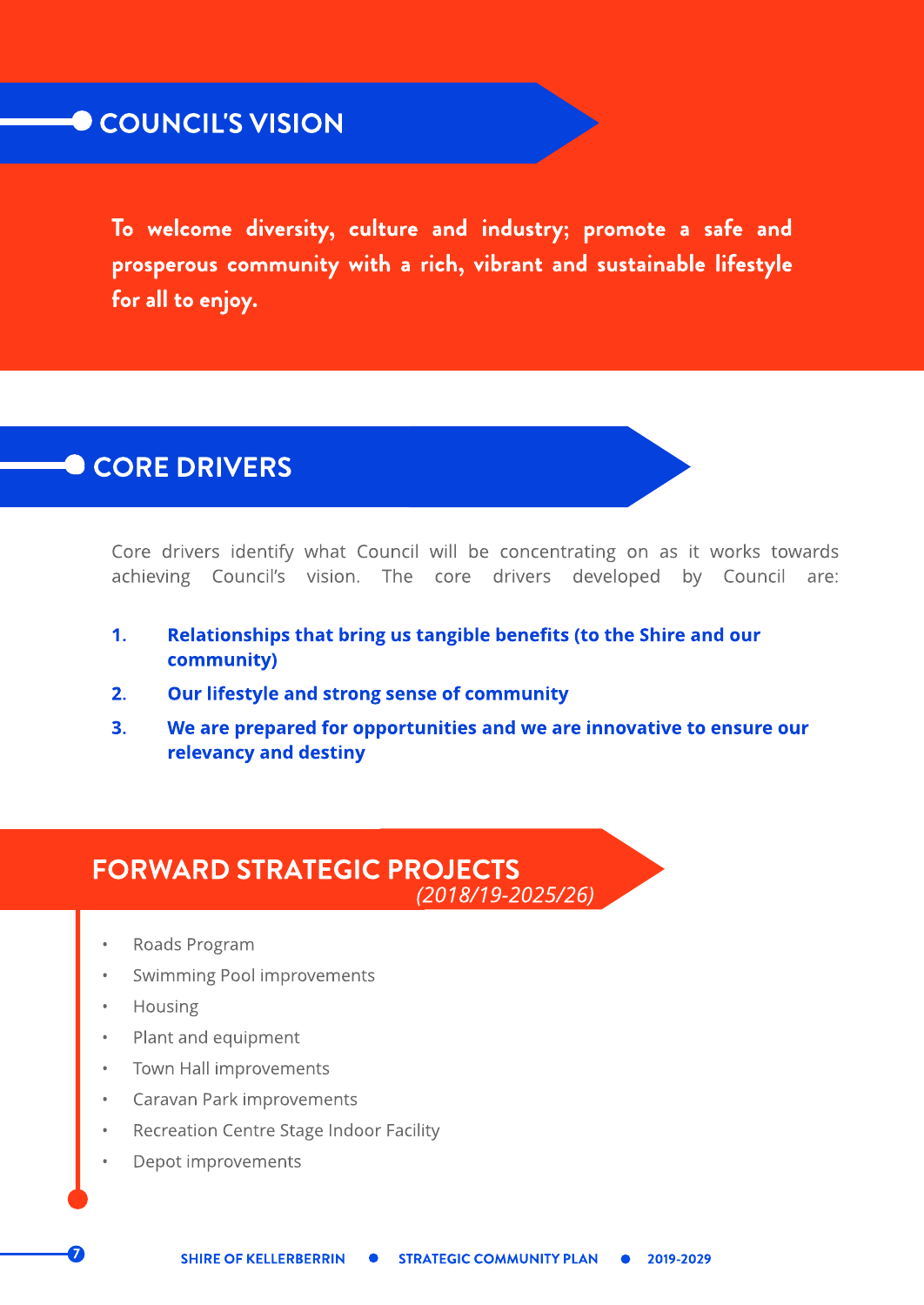# CORPORATEGOVERNANCE

### **ACCESS AND EQUITY**

The Shire's community should be able to access Council's programs and services. These services should be available to all ratepayers, residents and the wider community and should be free of any form of discrimination irrespective of a person's country of birth, language, culture, race or religion. The services should be provided in a manner that minimizes the barriers to accessing them.

Through providing accessible services and programs in an equitable manner, The Shire will continue to promote a multicultural and diverse community where each member of the community can contribute and provide value to their community.

Council is aspiring to achieve accessible and equitable activities, which are those that benefit both the broader community and / or target particular groups within it which will help Council to:

- Promote fairness in distribution of resources, ensuring those most in need are not forgotten;
- Recognise and promote people's rights and guarantee accountability of decision makers;
- Ensure people have fairer access to the resources and services essential to meeting their needs and improving their quality of life; and
- Provide services which are safe, high in quality and cost effective
- Give people better opportunities for genuine participation and consultation about decisions affecting their lives

Council will reinforce its financial sustainability, including appropriate consideration to the sustainable management and operation of the Shire's built and natural assets. Within each of the Council's asset management plans, asset sustainability ratios have been determined to provide a target measure how sustainably Council manages assets. These measures help Council determine the actions needed to ensure the community receives the services and desired level of service from these assets.

### RISK MANAGEMENT

Risk management at Council is the coordinated activities that direct and control the organisation with regard to addressing potential risks arising from identified hazards and uncertainties we face. Council is exposed to a wide variety of risks. Through the application of Australian accounting standards requirements, Council aims to mitigate its risk exposure. Council undertakes financial management in accordance with the Western Australian Accounting Manual and as such follows the International Risk Management Standard AS/NZS ISO 31000 Risk Management Principles and Guidelines

Council assesses risks according to ISO 31000:2009. Risks are assessed on a regular basis and documented in the risk register along with suggested mitigation strategies. Each of Council's asset management plans identify risks associated with Council's assets and the measures Council will take to mitigate the risks.

Considered risks and challenges over the life of the Integrated Plan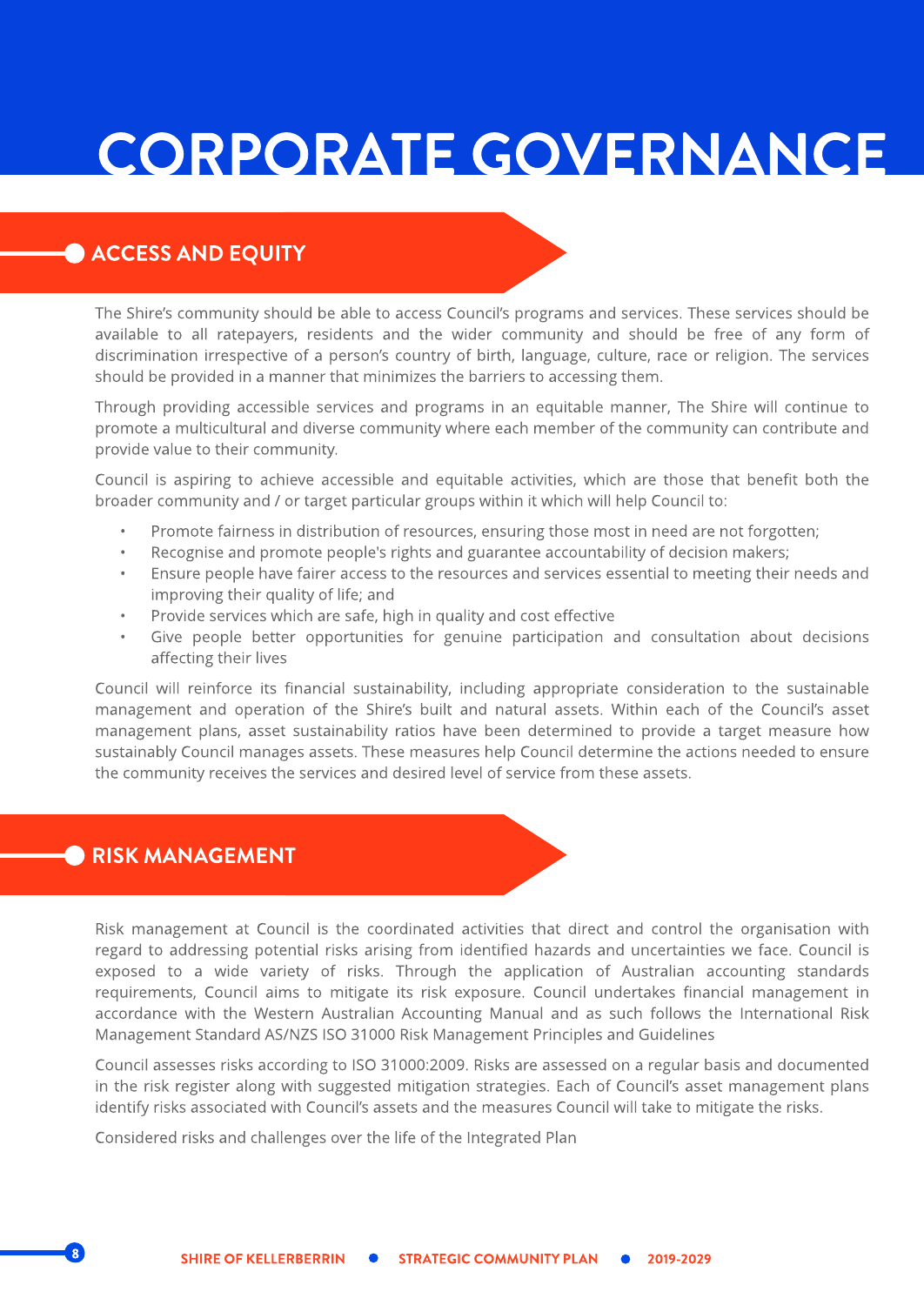- Considered forward planning for ratepayers
- Alignment of rates to the renewal and maintenance of assets
- Attraction and recruitment of staff

### Internal Risk External Risk

- Increasing compliance
- Changes in future population affecting revenue
- Change in future population not in line with infrastructure plans and capital works program
- Changes in government policy and legislation
- Lack of funding to maintain programs and initiatives
- Introduction of government initiatives that require local government involvement
- Audit processes and increasing costs

### **Challenges**

- Enhancing data to enable effective long term planning
- Ageing demographics
- Impact of increasing haulage on Shire owned roads
- Introduction of government initiatives that require local government involvement
- Competition for grants
- Decrease in external funding
- Local Government Act review
- Procurement processes
- Centralisation of government services in the region
- Lack of quality housing
- Volunteer exhaustion and increasing compliance on them
- Private infrastructure developments

#### In moving forward we will be managing these internal and external risks by:

- Adhering to our risk management policy
- Robust and constructive discussion at Council level
- Council review of our strategic plan including our strengths, weaknesses, opportunities and threats
- Developing an annual budget and long term financial plan
- Thorough cost benefit analysis prior to undertaking significant projects
- Forward planning with CPI projection
- Using the asset management plan as a guide for Council
- Annual audit and implementing recommendations following discussion with Council
- Workforce forward planning
- Working with stakeholders and partners to achieve strategic outcomes
- Advocating for our community's needs at a regional, state and national level

### AUDITAND COMPLIANCE

Council is required to carry out a compliance audit each year for the period 1 January to 31 December against the requirements of the Department of Local Government's Compliance Audit Return. Council's annual financial records are audited annually by an external organisation in accordance with Australian Accounting Requirements.

### LEVELS OF SERVICE

Council has developed interim levels of service and performance targets based on the current performance of their assets in delivering services. It will undertake to monitor the performance of assets in delivering services against the levels of service and targets to:

Ensure the levels of service and performance targets adopted are appropriate; To identify any areas of non-conformances and undertake the necessary corrective actions, such as increase maintenance or renew or replace the asset; Ensure the services are delivered to meet the community's expectations.

The performance targets will be monitored and reported on annually and in the long term, Council will undertake consultation to ascertain the desired performance targets.